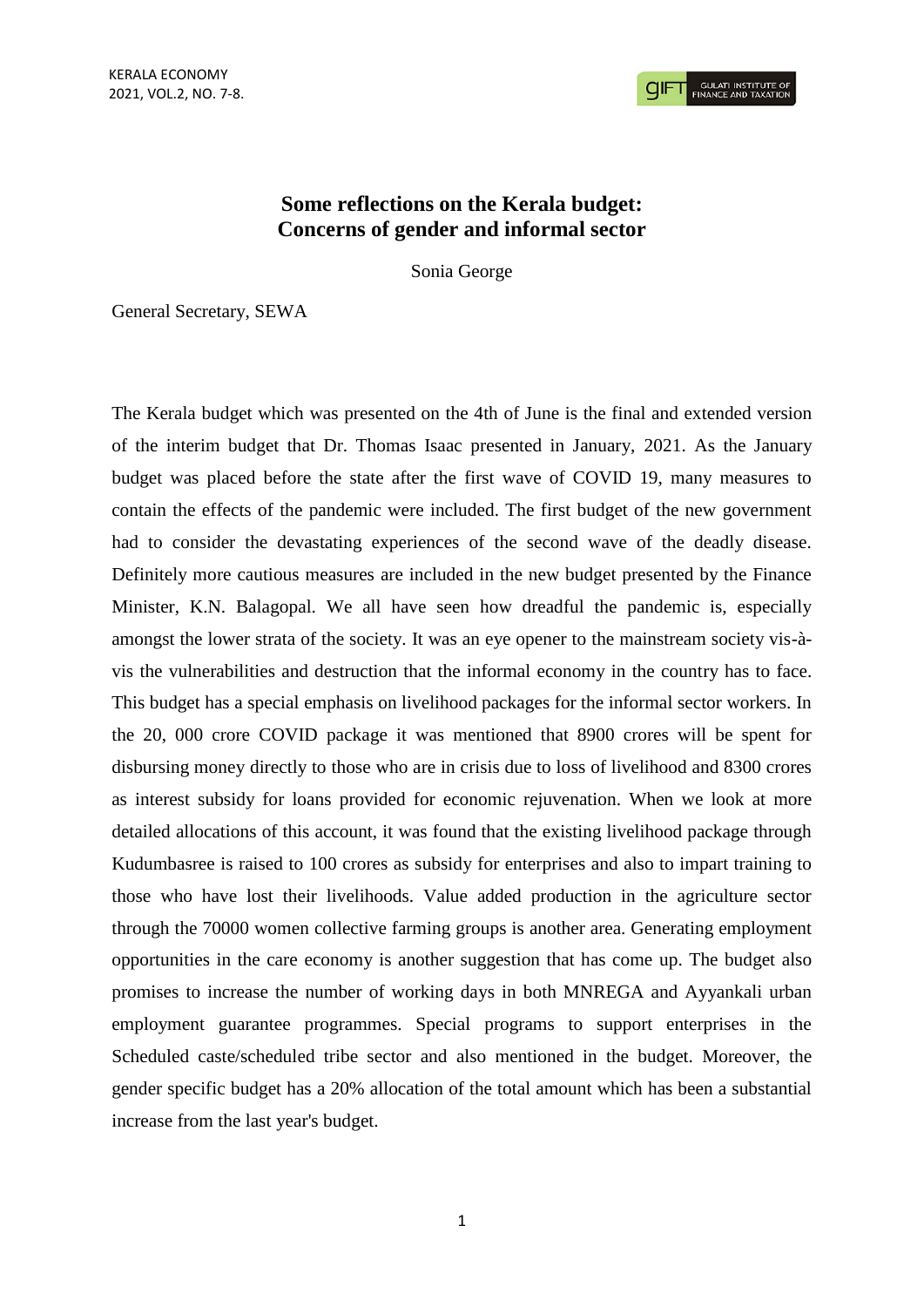KERALA ECONOMY

State of the informal sector was not decent before the pandemic itself. Women participation rate in employment is still around 20% which is extremely low. Majority of the work women are engaged in are not counted as employment and no decent employment relationships are involved in it. The pandemic has caused severe damages to the livelihoods of the poor, informal working class. Compared to the central or other state governments Kerala Government has taken special measures to contain the loss of lives and livelihoods of people. Universal distribution of rations, food kits and community kitchens have consistently saved people from hunger. As a temporary means of relief this was the most essential approach but sustaining people in the long run is not well planned. Most of the recovery measures were based on loan schemes, either short-term or long-term. Enterprises which have been built up or revived using this loan have again got affected during the second wave and people who have taken loans are in a traumatic situation. They are not able to resume their business after the second wave. It was again a blow to these people who have no other means for livelihood. There should be a rethinking on the means of support for these recovering livelihoods. Already most of the women have a huge burden of loans in their hands through government agencies and private micro finance institutions. Sustainable livelihood options with financial support is the need of the hour. Alternate livelihood mechanisms through local economic sustainability will provide a breathing space in these unexpected situations.

Access to resources and viable employment opportunities for traditional communities will only support the workers there. Most of the traditional sectors are survived by women and there is a passivity in terms of minimum wages and other support for these workers. Technological and new skills innovation only can enhance their status. The budget has kept aside a huge share for coastal management. More systematic and resilient activities for the fisher people should come as the priority in this. The pandemic has affected the normal activities in the fisheries sector. Women who are selling fish in the coastal communities of Trivandrum and Kollam had to completely stop their livelihood due to COVID protocol. During that time youngsters and others who have lost their other means of livelihood from the mainland areas have opted for fish vending as their living. This had to do with access to vehicles, online facilities and availing new market techniques. Poor women, who have no such access had to forcibly be at home. This has created chaos in the marketing areas. So, the government should make more concerted efforts to support the livelihood activities of women in the fisheries sector.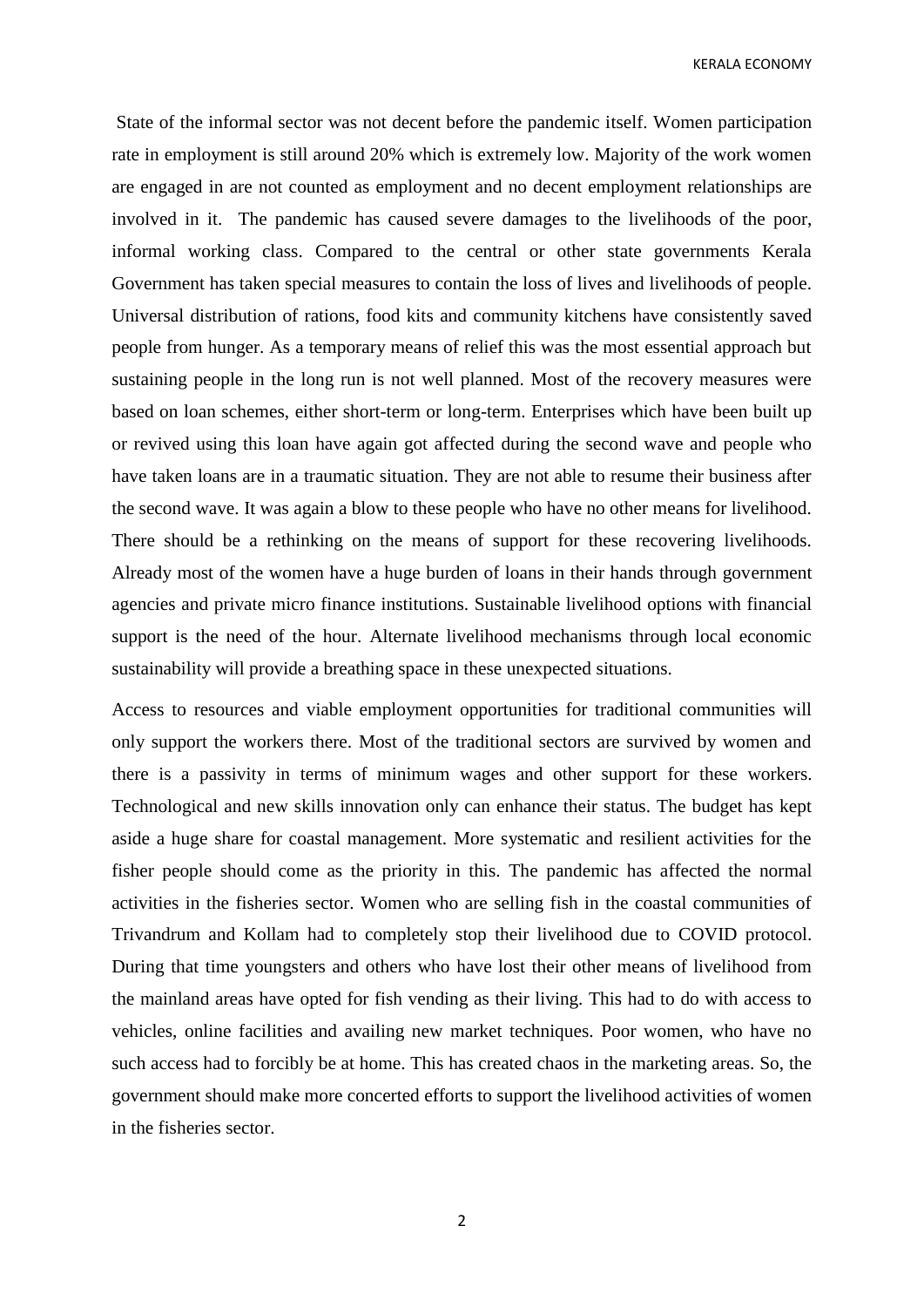S.GEORGE

This budget is talking about the care economy. We are eagerly waiting for its structural framing and its link to the knowledge economy which is a focus of the budget. Women who are pushed to more care-oriented jobs are marginalized in the labour markets especially domestic workers and those who are involved in so called 'menial' jobs. In the last budget Rs. 5 crore was earmarked for domestic workers. This is a sector where the visible invisibility of employers got exposed during COVID. Measures to address this instability of the sector should come as a priority. There are other possibilities of young women who are para medical or nursing professionals who are jobless to get integrated into the local knowledge economy plans through systematic identification of opportunities and networking.

Gender budget document says around 20% of the total budget is allocated for womenoriented programs and schemes. Skills get so much attention in gender budgeting. We have to critically analyze the skill augmenting process in the state through Kudumbasree which is the nodal agency for National Rural and Urban Livelihood Mission. The employment situation is not identified before fixing the training and quite common skill workshops are organized without any options for the future. Same person will get training for many things and none of them are converted to employment. Linkage between skills and employment opportunities through convergence of various departments can address this lapse of spending money without employment creation. A large majority of women are engaged in home- based workers in the state. Some are part of the international or domestic supply chains, and many are self-employed, running their own account enterprises. But there is no regulation in the state for such employment that is inside the private space of houses. There is a mechanism to measure the number of hours these women spend for work and also their productivity. Sustainability of these works which have a manifold impact on the life and livelihood of women is particularly important. Integrating new technologies into the jobs that women are undertaking will enhance their productivity thereby wages too. Equal pay for equal jobs and also systematic re-designing of work deviating from the traditional normative should get highlighted in the gender budget. Most of the women are working in their homes or other homes or public spaces. Converting these unconventional workspaces to decent workspaces can only improve their situations.

Another new scheme that has been announced in the budget is the 'Smart Kitchen' project. This has been envisaged as an approach to ease the burden of women in the kitchen through